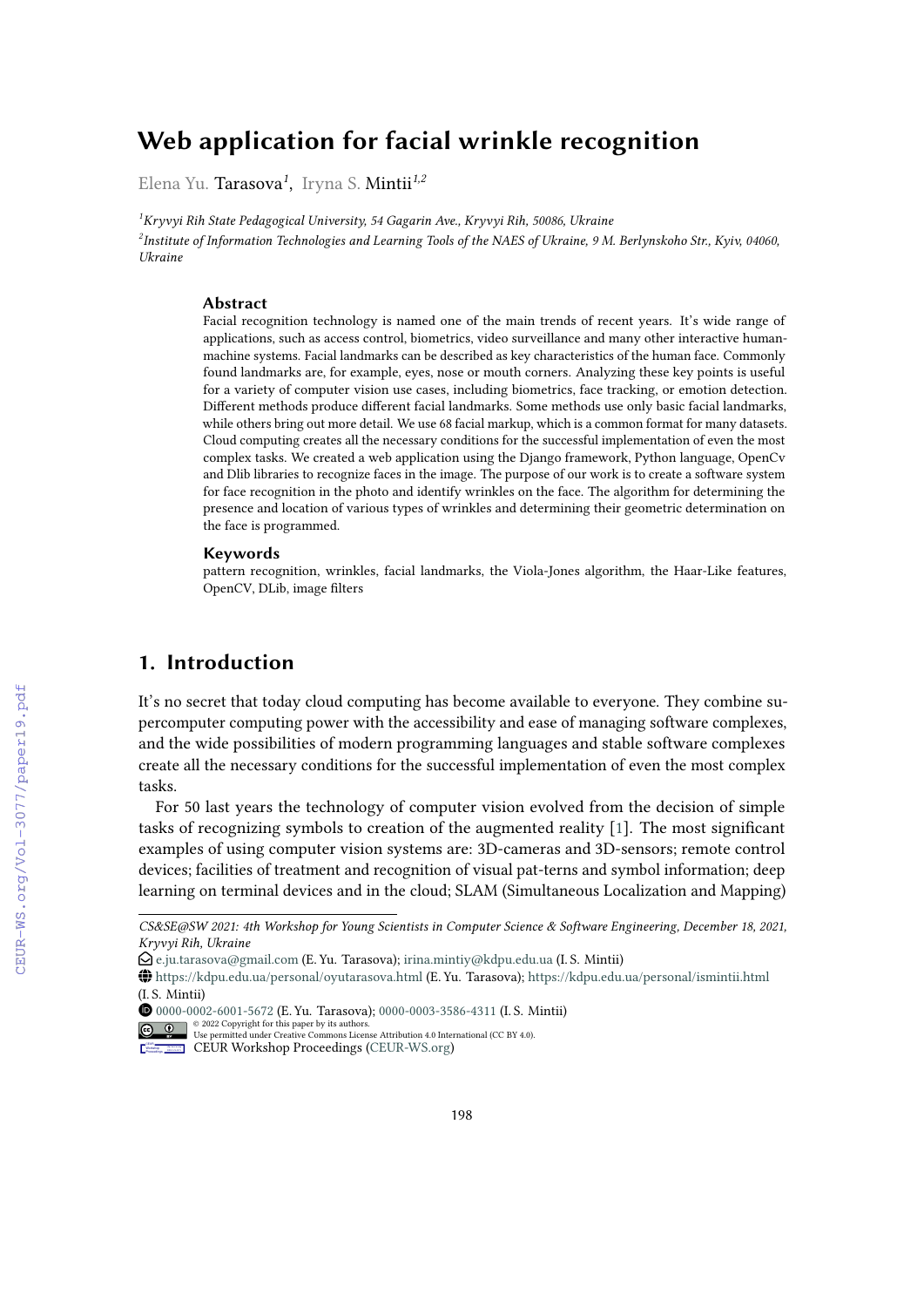in cars, robots, drones; augmented /virtual reality and perception calculation; the systems for monitoring and security; systems of medical diagnostics and biometrical control.

Face Detection Technology is one of the main trends of recent years. The most ambitious practical application of face recognition with the help of a computer is the creation of anthropomorphic robots that can read the emotional state of the interlocutor.

Algorithms for recognizing a human face are different in complexity. The simplest systems that can establish a person's personality on a photo are looking at the image of the nodal points that form the basic features of the face, and then measure the distances between them. The main parameters are the distance between the eyes, the width of the nose, the depth of the eye, the shape of the cheek-bones, the length of the jaw line. Key indicators in digital terms are a unique code or "face print" that represents a person in the database. For example, to identify a suspect's person, his photo is uploaded to the system and compared to the database.

In modern recognition systems, complex biometric algorithms that analyze unique skin texture, iris, and even vein patterns are used. The process of surface texture analysis works by its very nature similar to facial recognition. The image of a person (namely, her face) is divided into smaller blocks, and algorithms distinguish the fine lines, wrinkles, pores, birthmarks and even the structure of the skin on the texture and iris of the eye – all this appears in the form of a mathematical model. Thanks to this system it is easy to determine the differences even between identical twins.

So, identifying a person in a photo using a computer means solving two different tasks: the first one – to find a face in a photo, the second – to find in the image those features that distinguish a particular person from other people from the database. Face detection algorithms contain at the input of the image, at the output - the coordinates of the found rectangles of the person in the coordinate system of the image. This approach is used in the analysis of photo and video content.

Attempts to teach a computer to find faces in photos began in the early 1970's. But the most important step forward was the creation in 2001 by Viola and Jones [\[2\]](#page-11-0) of the cascade boost method, which was called the Viola-Jones object detection. Historically, algorithms that work only with the intensity of the image (for example, the value of RGB in each pixel), have a high computational complexity. Papageorgiou et al. [\[3\]](#page-11-1) considered a set of features based on the Haar wavelets. Viola and Jones [\[2,](#page-11-0) [4\]](#page-11-2) adapted this idea and developed the hallmarks of Haar.

Biometric features of a person are unique, therefore identification of an individual is an interesting and difficult task. Face Detection is one of the methods of identifying a person. But over time, the process of aging and changing facial features requires the updating of existing databases, which is a cumbersome procedure. To solve this problem, it is necessary to apply a method that identifies a person, regardless of the effects on the face of aging processes.

In our time, it is necessary to establish personal identification systems, in particular, in educational institutions, in order to protect the lives and health of people, in order to prevent the loss or damage to property in the form of crime agents and intruders. It is known that the cost of personal identification systems from leading soft-ware developers is significant. In addition, technical support is also quite expensive for budget organizations.

The purpose of our work is to create a software system for face recognition in the photo and identify wrinkles on the face.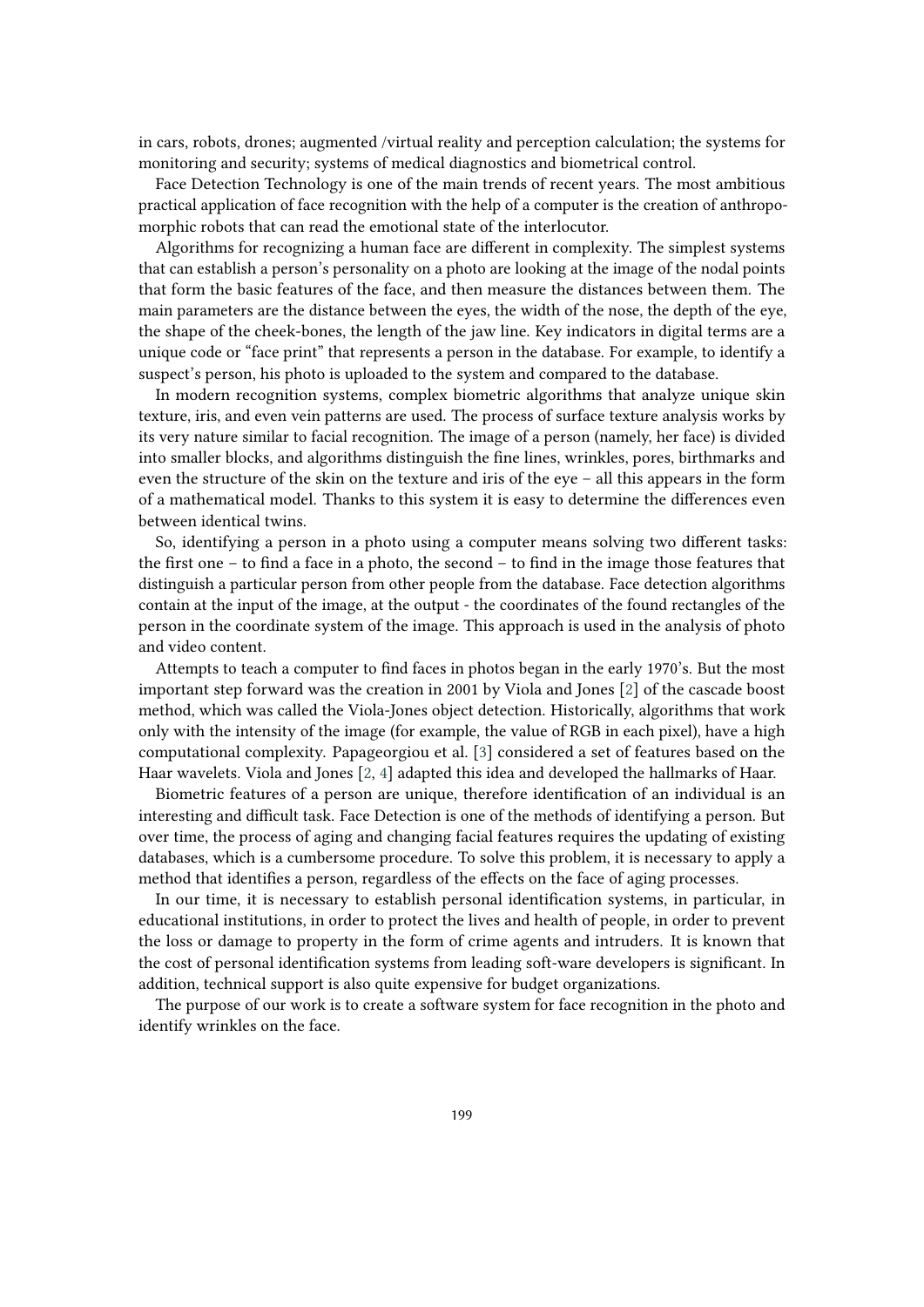# **2. Related work**

Facial wrinkles and emotions are often closely related. Researchers claim that people can express 7 basic emotions: anger, joy, surprise, fear, sadness, disgust, and neutrality. But there are also mixed emotions, which are composed of different combinations of the main emotions. Emotions are short-term manifestations of feelings. A person's face has a great ability to show different emotional shades. During the onset of these feelings, the muscles on the face move and noticeable changes in the image occur, for example, wrinkles, a change in the position of the shapes of the eyebrows, eyes, and other parts of the face.

There are three types of facial signals: static (skin tone), long lasting (wrinkles), and instant (raising the eyebrows). The researchers conditionally divided the face into three parts, which have the ability to move independently of other areas of the face (eyebrows; eyes; lower part of the face), and with a combination of the expression of these areas, a mask of each emotion is compiled. Automatic identification of images using a computer is one of the most important directions in the development of artificial intelligence technologies, which allows you to give a key to understanding the peculiarities of the work of human intelligence. Research into methods of automatic emotion recognition allows the computer to assess a person's mood. Facial expression analysis is a challenging area of research in the field of pattern recognition, mainly due to the difficulty in obtaining accurate facial features and facial expressions.

Emotion recognition methods are divided into four large classes: holistic, local recognition, dynamic, geometric. Holistic recognition methods analyze emotions in the face as a whole to find differences between images: Independent Component Analysis (ICA), Principal Component Analysis (PCA), Fisher's Linear Discriminants, Hidden Markov Models, cluster analysis. Local recognition methods are based on the analysis of individual parts of the face: PCA, Neural Networks, Facial Actions Code System (FACS). Dynamic methods take as a basis the changes in the location of parts of the face, while changing various expressions: Point Distribution Model (PDM), Active Shape Model (ASM). Geometric methods take as a basis the shape and position of various parts of a person's face to extract characteristic vectors that convey geometric features of the face. However, the above methods do not always allow us to recognize the user's emotions with a sufficient level of accuracy. Therefore, in this work, the task was set to develop a new combined method for recognizing emotions and detecting wrinkles.

Kazemi and Sullivan [\[5\]](#page-11-3), Dollár et al. [\[6\]](#page-11-4), Cao et al. [\[7\]](#page-11-5) show that the task of determining the face detection on the image can be solved by means of a cascade of regression functions. In the paper of Kazemi and Sullivan [\[5\]](#page-11-3), which is based on a large number of studies, the methodology for using the regression trees is described to determine the location of key points on the face.

Wrinkles on the face are important signs of aging of the human skin. Wrinkles are threedimensional imperfections of the skin and are manifested in the form of thin inhomogeneities or cracks in the skin texture. But wrinkles on the face can be masked by the conditions of illumination / reception on 2D images due to the specific nature of the surface texture of the skin and its properties to reflect light. Existing approaches to the study of skin aging on the basis of images are based on the analysis of wrinkles as a texture, rather than as curvilinear cracks.

Jana and Basu [\[8\]](#page-11-6) propose a methodology for evaluating the real age of a person by analyzing the areas of facial wrinkles. Depending on the location of the wrinkles, an algorithm for c-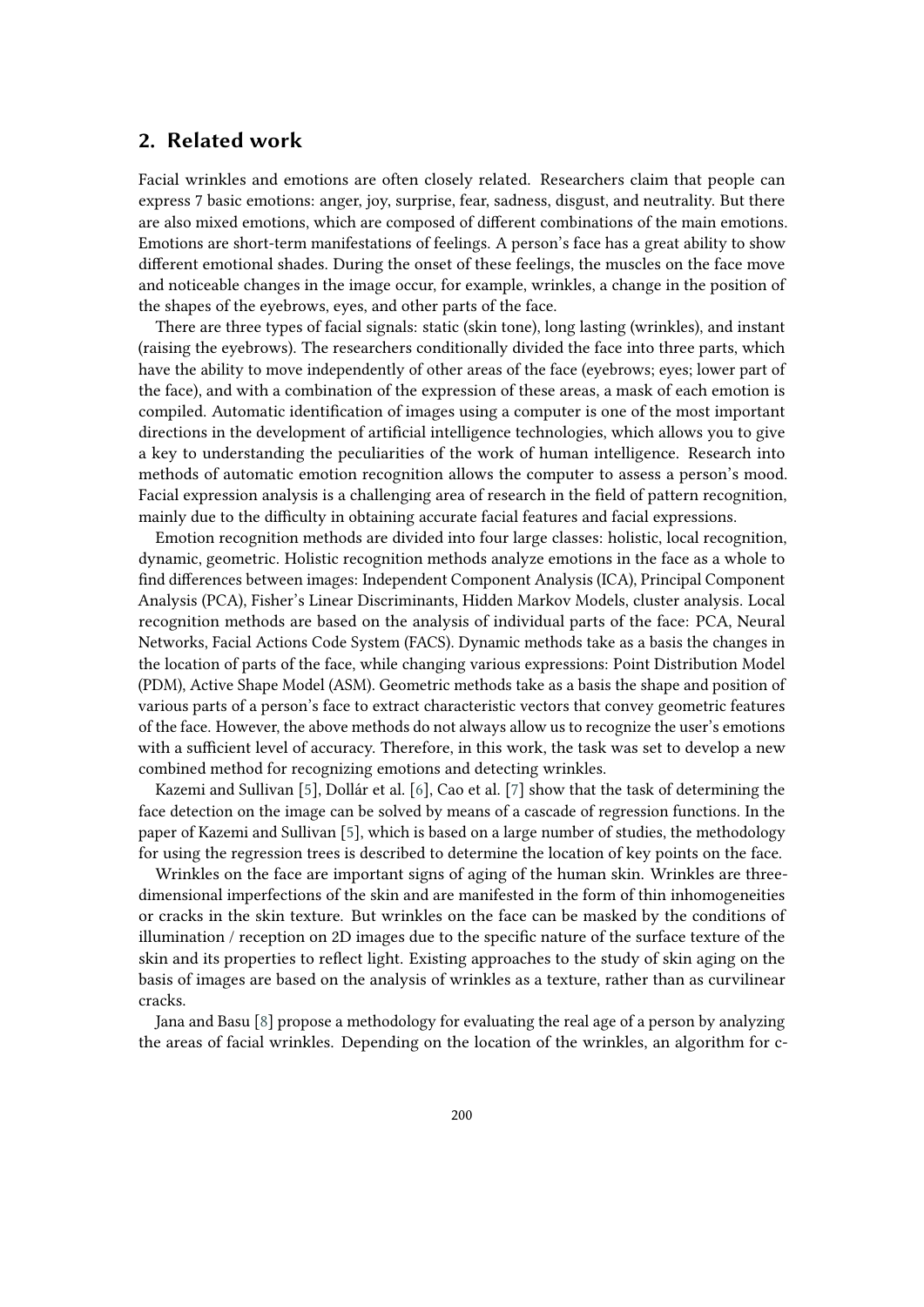average clustering was applied to each facial image. Then, the estimated age was determined based on the analysis of values and average age calculated for each cluster.

Batool and Chellappa [\[9\]](#page-11-7), Mawale and Chaugule [\[10\]](#page-12-0) proposed an effective algorithm based on Gabor filters and the morphology of the image to improve the results of locating wrinkles on the face. The authors carried out numerous experiments on sets of different images and the results suggest that the proposed algorithm provides visually better results than other existing systems.

Analyzing the results of many studies, one can conclude that it is convenient to determine wrinkles using filters. The small wrinkles in the corners of the mouth are calculated by the degree of scattering of the brightness of the pixels: the Gauss smoothing filter is applied, and then the received image is compared to the output. If wrinkles were present, they would disappear during smoothing and the difference between the images would be larger. If there was no wrinkle, smooth skin will remain smooth while smoothing. For well-known wrinkles that are quite pronounced (for example, wrinkles on the forehead or on the wings of the nose), the Gabor filter is better suited. This filter is a two-dimensional sinusoid, which is smoothed by a Gaussian window, and very "reacts" to the inherent great wrinkles of sharp changes in brightness in a certain direction.

# **3. The choice of programming tools**

### **3.1. Select a programming language Python**

The reasons to choose Python are: cross-platform; language supports the main programming paradigms used in solving problems; has a large set of useful libraries [\[11\]](#page-12-1). In addition, as a complement to Python, there are several popular and feature rich packages that extend the functional language for the full control of clouds. The cloud system itself looks like this: the programmer runs the program code via Django [\[12\]](#page-12-2) (as in our application) or another framework that is stored along with the web application itself on the server of the cloud service provider, such as Google AppEngine. The control of Django and AppEngine can be done using an accessible interface, but the application itself is configured using Python.

## **3.2. OpenCV library**

The implementation of computer vision can be done using the OpenCV library (Open Source Computer Vision Library) [\[13,](#page-12-3) [14\]](#page-12-4). The library provides tools for processing and analyzing the contents of images, including the identification of objects in photographs (for example, persons and figures of people, text, etc.), object tracking, image transformation, application of machine learning methods, and the discovery of common elements on various images. In this paper, the following functions of the described library were used: the Viola-Jones approach to face detection [\[2,](#page-11-0) [4\]](#page-11-2) and functions for working with images, their filtration and transformation.

Recently, the Viola-Jones method, which has long been the main method for detecting objects in an image, has given way to new and improved algorithms. Nevertheless, the relevance of this method remains at the present time.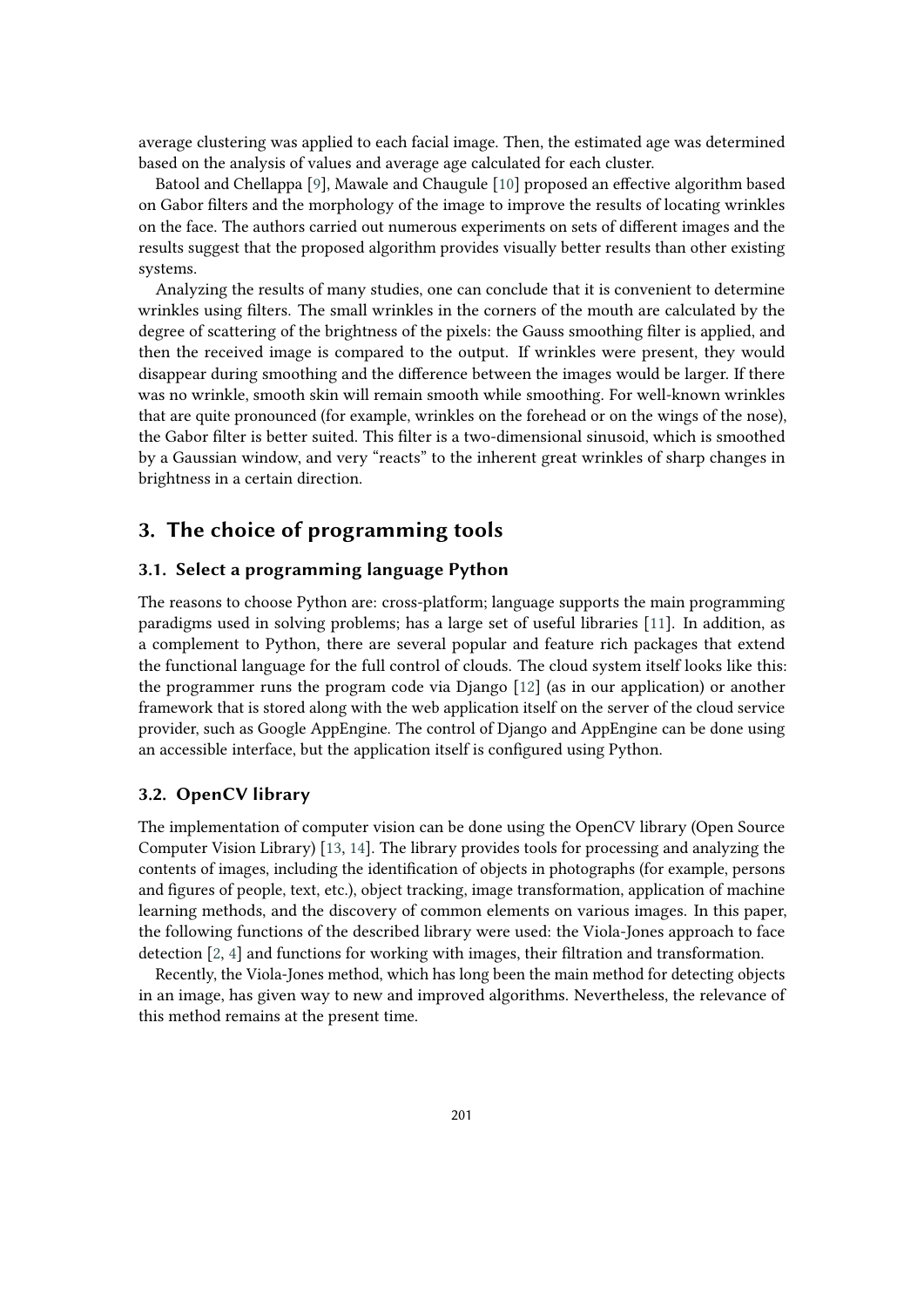Of course, the Haar-based cascade classifier (Viola-Jones method) is inferior in performance to the LBP cascade classifier. It is less accurate than a detector based on HOG functions, and even more so a detector based on convolutional neural networks. And yet it has a certain niche when an accuracy higher than that of the LBP cascade is required, but the speed of operation of more accurate detectors is not high enough. The decisive factor for our choice of method was the fact that there are a large number of already trained cascades for the Haar cascade classifier, including in the OpenCV library. Therefore, the speed of this algorithm is very important. This prompted us to choose this particular algorithm as the basis for detecting a face in an image.

The Viola-Jones algorithm (figure [1\)](#page-4-0) can be divided into four main stages:

- 1. Translate the image into an integral representation.
- 2. Use the Haar attributes as descriptors.
- 3. Use the AdaBoost as the classifier.
- 4. Use the cascade from the classifiers.



<span id="page-4-0"></span>**Figure 1:** The scheme of the Viola-Jones algorithm.

Let's consider each of these stages in more detail.

In order to reduce the number of operations for computing the Haar-like features, the original image is translated into its integral representation. This view allows you to quickly calculate the total brightness of the rectangle in the image regardless of the size of this rectangle. Integral representation images is a matrix whose size is equal to the original image, and the value of its elements is calculated in the following way:

$$
L(x,y) = \sum_{i=0,j=0}^{i \le x, j \le y} I(i,j),
$$
 (1)

where  $I(i, j)$  is the brightness of the pixel of the original image. Each element of the matrix  $L(x, y)$  is the sum of pixels in a rectangle  $(0, 0)$   $(0, x)$   $(x, y)$   $(0, y)$ .

The calculation of such a matrix takes linear time, which is proportional to the number of pixels in a given image. Therefore, the integral representation is calculated completely in one pass.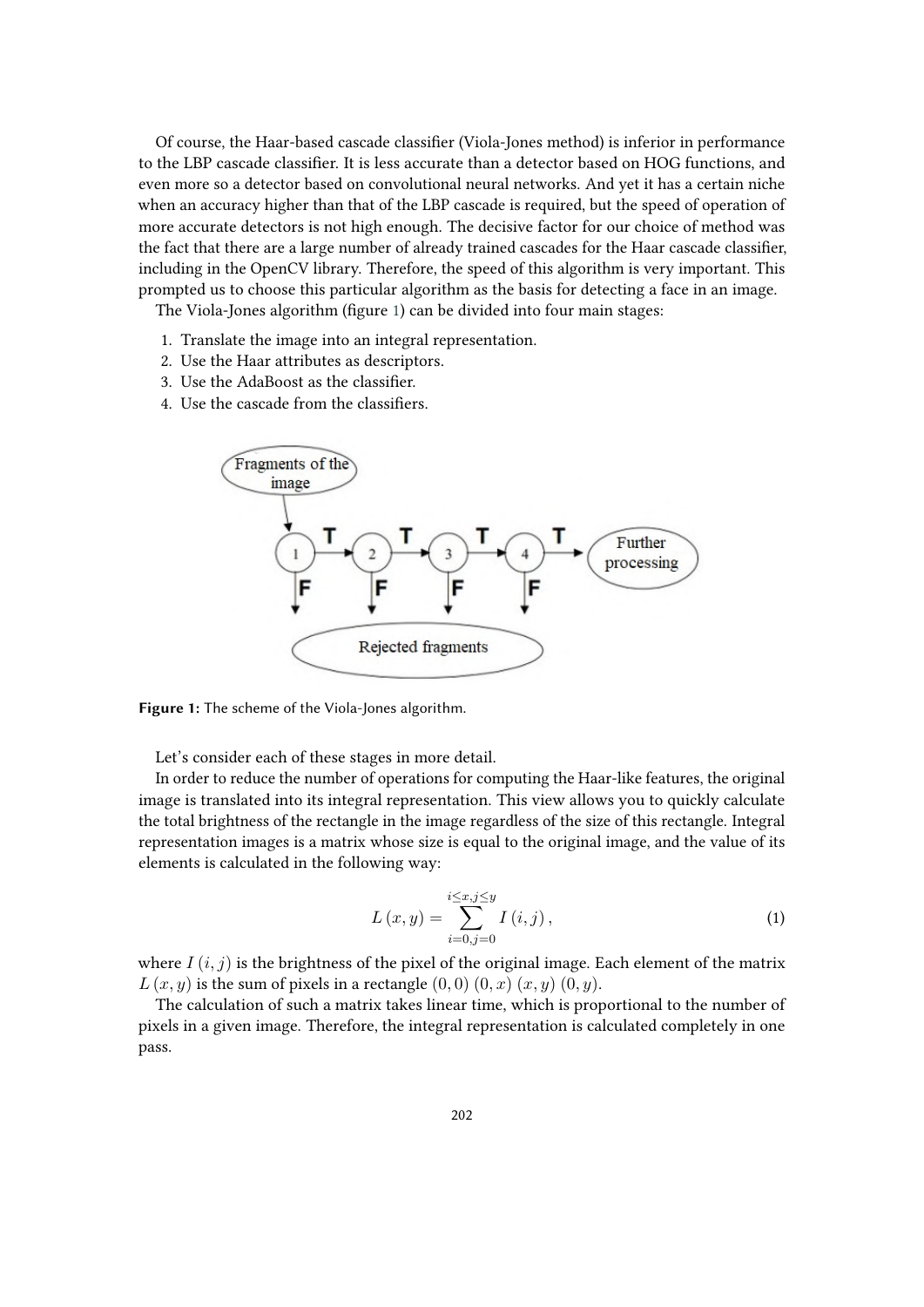Let us demonstrate visually the calculation of the area of a rectangle in an integral image using the following example (figure [2\)](#page-5-0).



<span id="page-5-0"></span>Figure 2: Finding the area of the rectangle  $ABCD$  in the integral representation of the image.

Suppose that in the integral image you need to find the area of the rectangle with vertices  $ABCD$ . This calculation can be reduced to just three operations:

$$
S(ABCD) = L(D) - L(A) - L(C) + L(B)
$$
\n(2)

In the classical Viola-Jones method, the Haar-like features are used, which are presented in figure [3.](#page-5-1)



An example of Feature

<span id="page-5-1"></span>**Figure 3:** The Haar-like features.

These features are calculated in the following way:

$$
F = X - Y \tag{3}
$$

where  $X$  is the sum of the brightness values of the image pixels covered by the white area, and  $Y$  is the black area. Actually, for this purpose the integral representation of the image,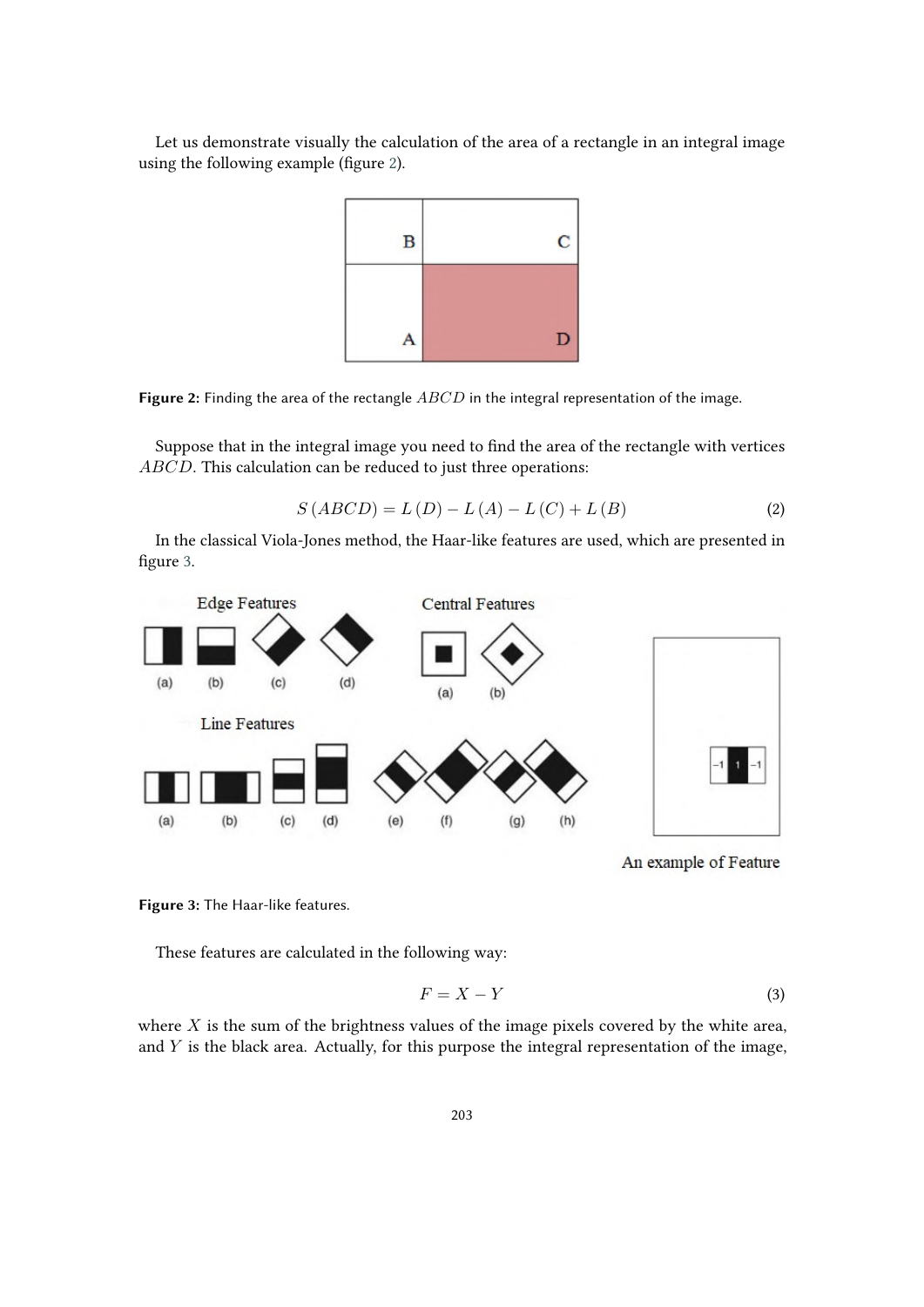considered above, is used.

The number of different feature variations, calculated for a 24x24 window, is approximately 160,000+, and very many of them are useless for detecting an object. The AdaBoost algorithm is used to select useful features.

Boosting is a complex of methods that contributes to improving the accuracy of analytical models. A model is called "strong" if it admits a small number of classification errors. The "weak" model, on the contrary, makes a large number of errors and does not allow for the reliable separation of classes. Therefore, boosting is a procedure that, as a result of the consistent construction of the composition of machine learning algorithms, seeks to eliminate the shortcomings of all previous algorithms in each new algorithm

The most advanced algorithm for boosting is AdaBoost (Adaptive Boosting), proposed in 1999 by Freund and Schapire [\[15\]](#page-12-5). AdaBoost adaptive algorithm because every next the classifier is based on the objects that were incorrectly classified by the past. This algorithm is sensitive to noise in data and outliers, and also less susceptible to retraining

A cascade of "strong" classifiers is a kind of decision tree in which each node is built in such a way as to recognize almost all objects of interest in the image and reject areas in which these objects do not exist. In addition, the nodes of this decision tree are arranged in such a way that the closer the node is to the root of the tree, the smaller the number of descriptors it contains, therefore, it requires less time to make a decision.

This cascade model of classifiers is very well suited for processing images that contain relatively small detected objects. In this case, the classifier constructed in this way can quickly decide that this area does not contain an object and proceed to the next one.

So, summing up the above, the Viola-Jones algorithm involves the sequential execution of four steps:

- 1. Remove the color and convert the image to the matrix of brightness.
- 2. Impose one of the square black and white masks on the resulting matrix (the Haar-like features). Inspect the entire image with the mask by changing the position and size.
- 3. Add the numerical values of the brightness of those matrix cells that fall under the white part of the mask and subtract the values that fall under the black part. If at least in one case the difference between white and black areas is above a certain threshold, take this area of the image for further work, and if not – forget about it, – there is no face here.
- 4. Repeat from step 2 with a new mask but only in the area of the image that passed the first exam.

### **3.3. The method based on localization of the facial landmarks**

DLib contains methods of machine learning and various additional tools. Also, this library contains a ready-to-learn model, in this work it is used to find key points on the person's face. Our work uses a face detector from the Dlib library [\[16\]](#page-12-6). The detector is used to estimate the location of 68  $(x, y)$  coordinates that are displayed on the face. Indices 68 coordinates are indicated in figure [4.](#page-7-0) These points are part of the data set on which the face detector predictor was taught.

Finding the key points of the face in the image consists of two stages: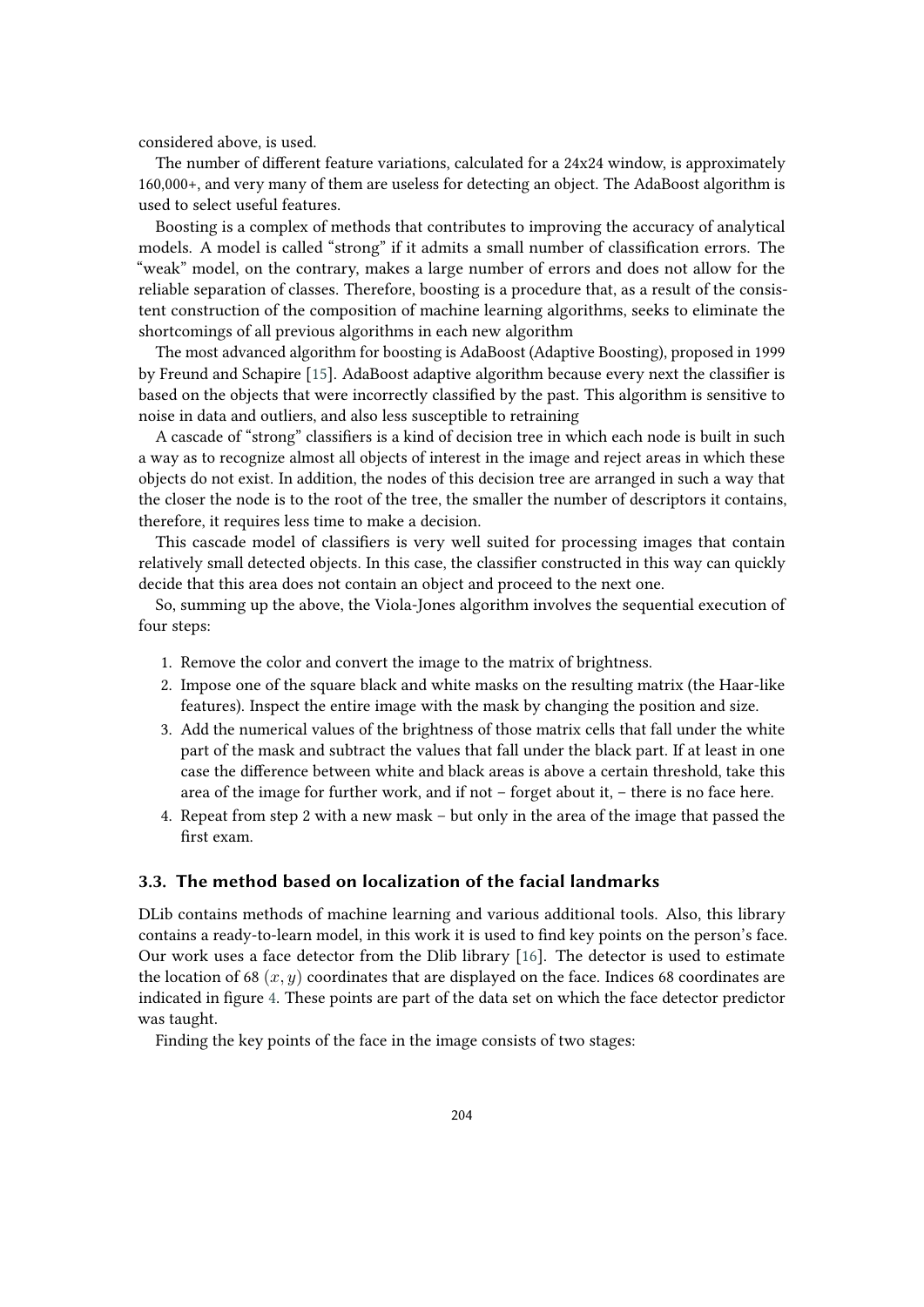

<span id="page-7-0"></span>**Figure 4:** The facial landmarks.

- 1. First you need to localize the face in the image. This can be done using different methods, it is enough to use an approach that creates a limiting frame around the face.
- 2. Apply the shape predictor, in particular, the key point detector to get  $(x, y)$  coordinates of the faces.

#### **3.4. Algorithm for recognizing wrinkles on the face, depending on their type**

Anatomical guidelines were used to implement the wrinkle detection algorithm on the face image to evaluate different types of wrinkles (figure [5\)](#page-8-0).

The texture information method is based on wrinkles, shadows, and other texture elements on the face. Various methods and ways of image filtering were used to calculate texture features on facial areas. To detect fine wrinkles (for example,the forehead area), we used the calculation of a measure of the root mean square dispersion of pixel values over a given area. Two-dimensional Gabor filters were used to detect large wrinkles (for example, nasolabial folds). The two-dimensional Gabor transforms are a harmonic function smoothed by a Gaussian window.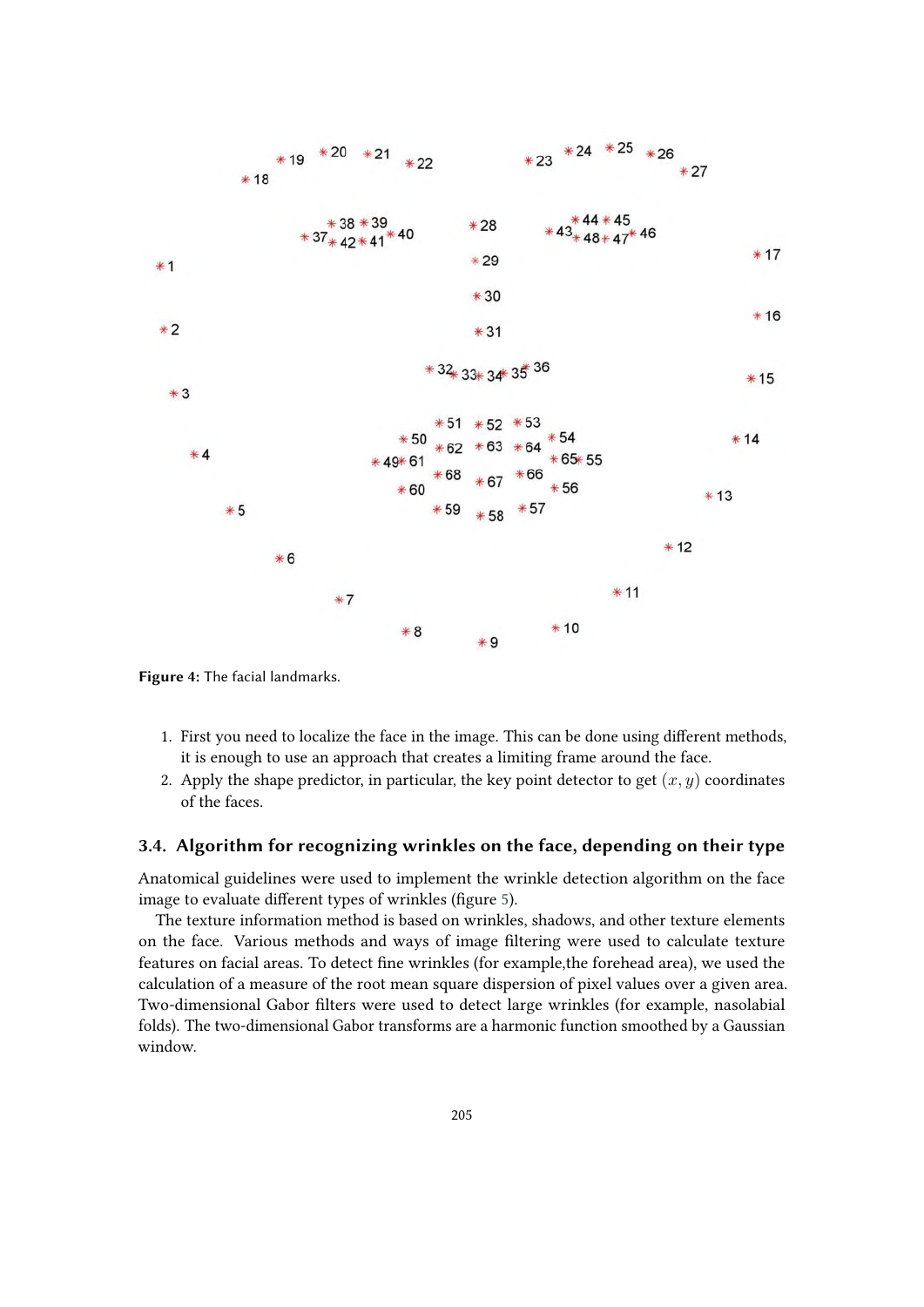

<span id="page-8-0"></span>**Figure 5:** Anatomic reference points for assessment and measurement of wrinkle depth. HF, horizontal forehead lines; GF, glabellar frown lines; PO, periorbital lines; PA, preauricular lines; CL, cheek lines; NL, nasolabial folds; UL, upper radial lip lines; LL, lower radial lip lines; CM, corner of the mouth lines; ML, marionette lines; LM, labiomental crease; NF, horizontal neck folds [\[17\]](#page-12-7)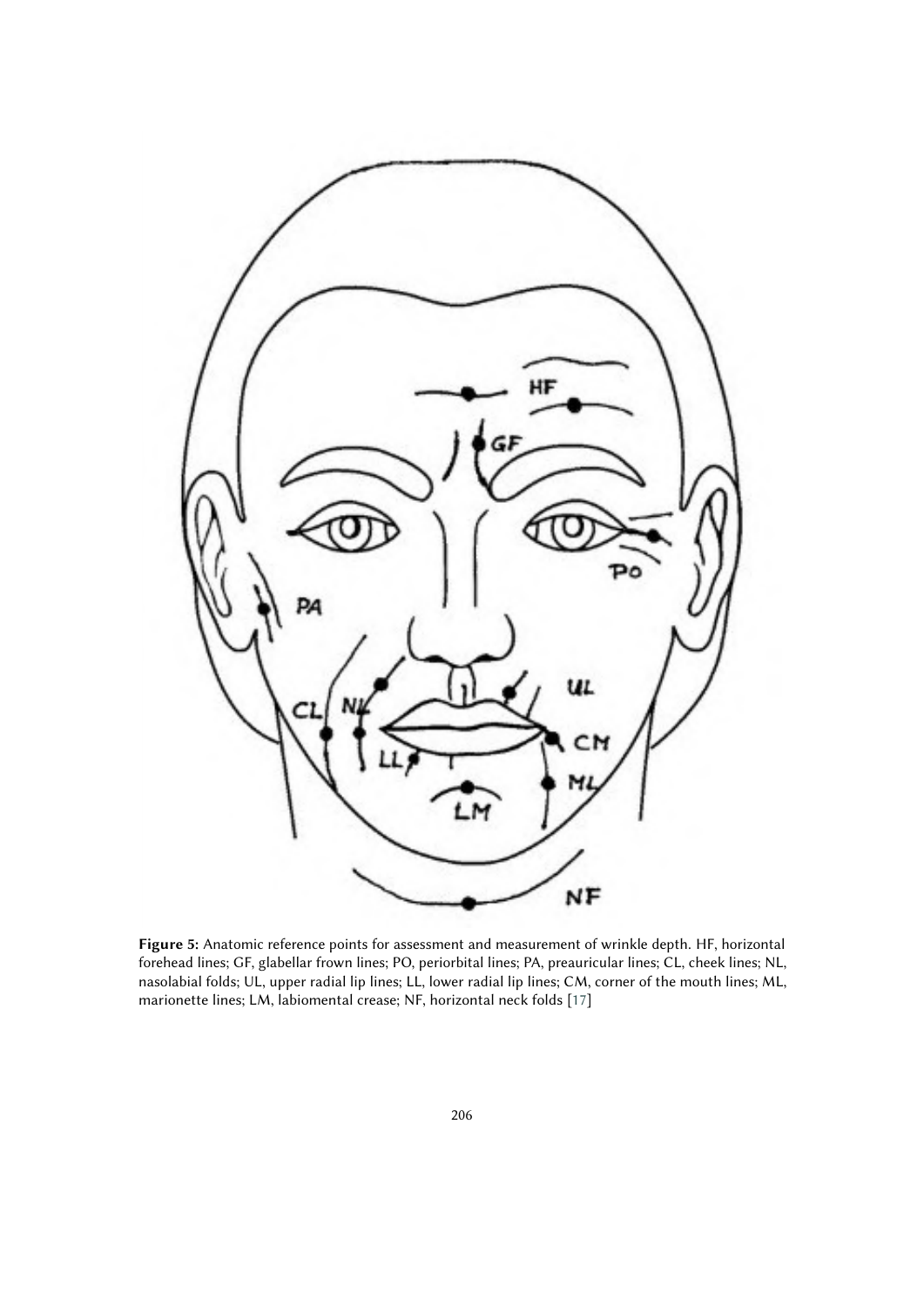Filter and spatial frequencies are calculated depending on the orientation of the wrinkle and its size. According to the control points, the faces are divided into parts where wrinkles are to be found. The filtered area applies to the area under consideration, depending on the location of the area on the face. At the next stage, the contours are determined and their geometric parameters are analyzed. Wrinkle is considered valid (detected) if the contour parameters meet the requirements for each type of wrinkles. For symmetrical wrinkles, an additional double-sided check is used. The results are shown in figure [6.](#page-10-0)

To train the model, we use the standard Dlib dataset – iBug 300W, which consists of over 6,000 images of different dimensions. The official Dlib dataset consists of a combination of four main datasets: afw, helen, ibug, and lfpw. It is possible to select custom images from social networks and news. The total dataset for training the model was 20,000 images.

Django accepts incoming messages for a request for face recognition and its characteristics in the image. Django sends an image for recognition to one of 20 streams (adjustable in the settings). If there are no free engine threads, then the incoming request is put on hold until the free thread is released or the client is disconnected by timeout. The larger the image, the longer it takes to process, so a normalize function is used to "normalize" the image to the desired size. Models work in shades of gray. The Dlib library processes the file using a trained model. After processing, an array with key points is returned. The wrinkle recognition module geometrically detects the location of the wrinkles and stores an array of coordinates for the lines on the recognized face. The FaceRecognizing class is the entry point to recognition. As soon as it is created, the class initiates a pool of separate recognition threads. A stream is captured for recognition by calling the getFacetRecognizer or getProfileRecognizer methods, which will return the recognition object. Methods can take two parameters: selfRelesase = True, callBack = None. If the selfRelesase = True, then upon completion of recognition the object will return itself to the free thread pool; otherwise, the parent script must do this by calling the releaseFacetRecognizer or releaseProfileRecognizer method. Through the callBack parameter, you can pass a callback function that will be called at the end of recognition.

Link to the archive of materials for this application, located in the repository on GitHub [\[18\]](#page-12-8). Fragment of the module code for filling an array of points of different areas of the face (for example, the bridge of the nose) to find wrinkles:

```
#PARRIER WRINKLES
#left nose bridge wrinkle
delta = int(round((dict(res['left_eye'])[43][0] - dict(res['nose'])[28][0]) / 4, 0))
x1 = \text{dict}(\text{res}['right\_eye')'[40][0]x2 = dict(res['nose'])[28][0] - delta# y1 - top point of the eyebrow minus the height of the eye
y1 = dict(res['right_eyebrow'])[20][1] -
      (dict(res['right_eye'])[42][1] - dict(res['right_eye'])[38][1])
y2 = dict(res['right\_eye')][40][1]roi = self.getRectFromGrayImage(x1, x2, y1, y2)
res['nosebridgeWrinkleLeft'] = self.__getNosebridgeWrinkle__('left',
roi, dict(res['nose'])[28][0], dict(res['nose'])[28][1], x1, y1,
```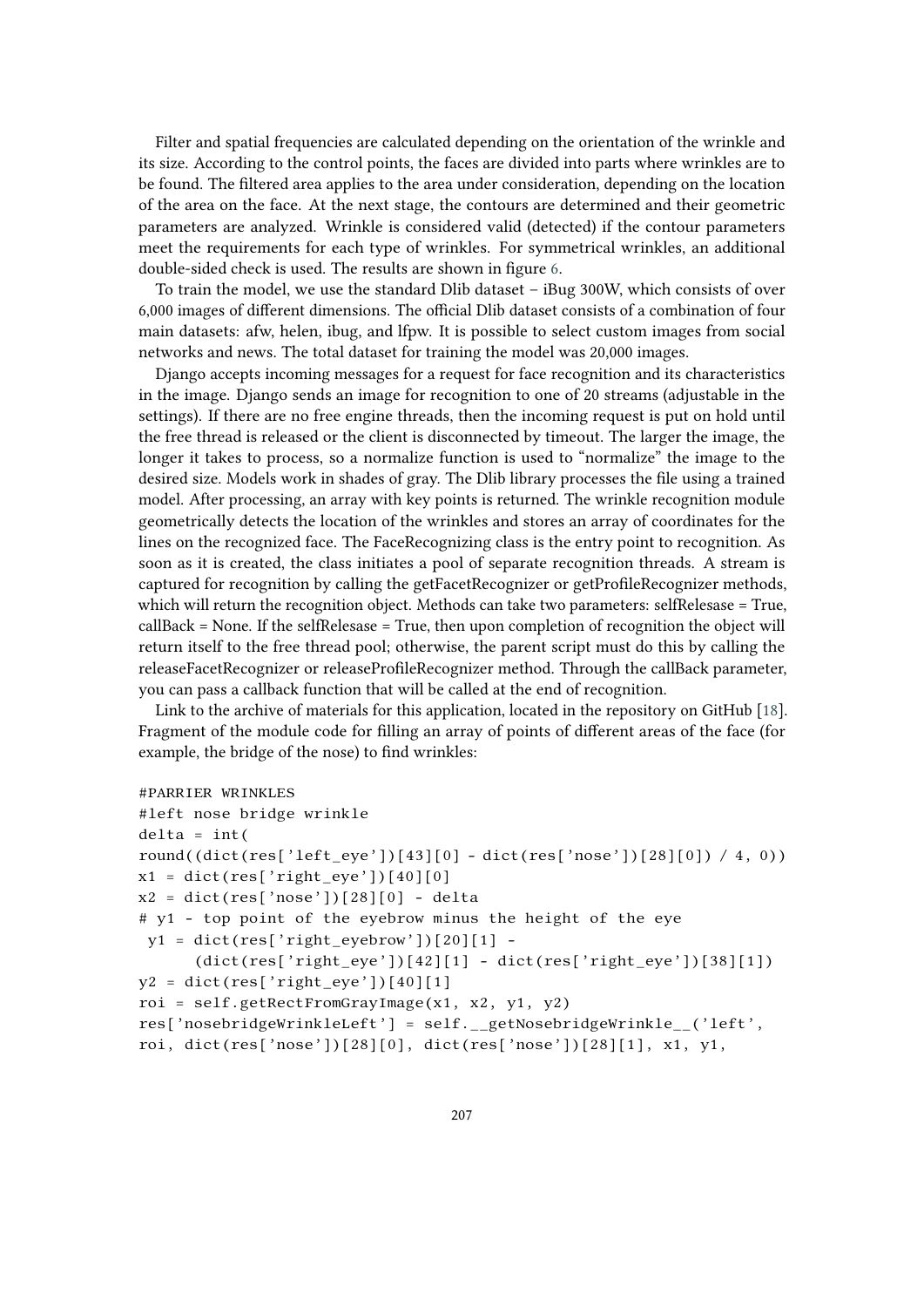

**Figure 6:** The result of the algorithm for finding wrinkles on the lines of CL-cheeks and CL-nasolabial folds.

```
dict(res['nose'])[28][0], dict(res['nose'])[28][1],
cannyParam1=const.config.getint('Wrinkle.NosebridgeWrinkle',
 'cannyparam1', fallback=const.NOSEBRIDGE_WRINKLE_CANNYPARAM_1),
cannyParam2=const.config.getint('Wrinkle.NosebridgeWrinkle',
'cannyparam2', fallback=const.NOSEBRIDGE_WRINKLE_CANNYPARAM_2))
```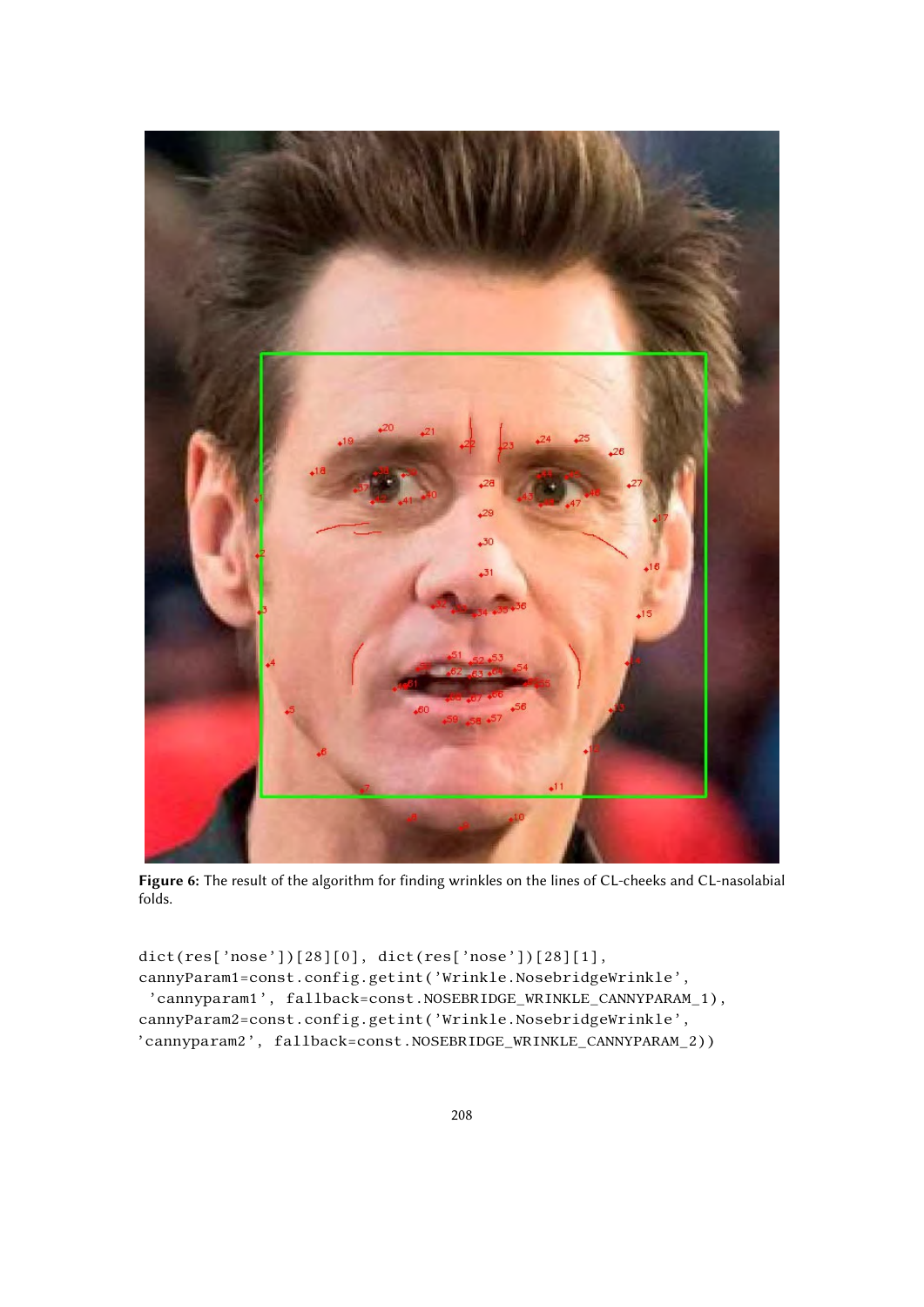# **4. Conclusions**

Consequently, in this paper, we have shown that different types of wrinkles on the face image are conveniently recognized by using special filters. For example, to detect small wrinkles using the Gaussian filter. For strong wrinkles it is better to use a Gabor filter. In our work an algorithm for determining the presence and location of various types of wrinkles and determining their geometric location on the face is implemented. We created a web application using the Django framework, Python language, OpenCv and Dlib libraries to recognize faces in the image. Using the program you can get geometric parameters of wrinkles. This development can be used to develop a face-to-face identification system for research in the field of cosmetology as the basis for creating a system for recognizing emotions.

## **References**

- [1] S. M. Amelina, R. O. Tarasenko, S. O. Semerikov, Y. M. Kazhan, Teaching foreign language professional communication using augmented reality elements, in: S. Semerikov, V. Osadchyi, O. Kuzminska (Eds.), Proceedings of the Symposium on Advances in Educational Technology, AET 2020, University of Educational Management, SciTePress, Kyiv, 2022.
- <span id="page-11-0"></span>[2] P. Viola, M. Jones, Rapid object detection using a boosted cascade of simple features, in: Proceedings of the 2001 IEEE Computer Society Conference on Computer Vision and Pattern Recognition. CVPR 2001, volume 1, 2001, pp. I–I. doi:[10.1109/CVPR.2001.](http://dx.doi.org/10.1109/CVPR.2001.990517) [990517](http://dx.doi.org/10.1109/CVPR.2001.990517).
- <span id="page-11-1"></span>[3] C. Papageorgiou, M. Oren, T. Poggio, A general framework for object detection, in: Sixth International Conference on Computer Vision (IEEE Cat. No.98CH36271), 1998, pp. 555–562. doi:[10.1109/ICCV.1998.710772](http://dx.doi.org/10.1109/ICCV.1998.710772).
- <span id="page-11-2"></span>[4] P. Viola, M. J. Jones, Robust real-time face detection, International Journal of Computer Vision 57 (2004) 137–154. doi:[10.1023/B:VISI.0000013087.49260.fb](http://dx.doi.org/10.1023/B:VISI.0000013087.49260.fb).
- <span id="page-11-3"></span>[5] V. Kazemi, J. Sullivan, One millisecond face alignment with an ensemble of regression trees, in: 2014 IEEE Conference on Computer Vision and Pattern Recognition, 2014, pp. 1867–1874. doi:[10.1109/CVPR.2014.241](http://dx.doi.org/10.1109/CVPR.2014.241).
- <span id="page-11-4"></span>[6] P. Dollár, P. Welinder, P. Perona, Cascaded pose regression, in: 2010 IEEE Computer Society Conference on Computer Vision and Pattern Recognition, 2010, pp. 1078–1085. doi:[10.1109/CVPR.2010.5540094](http://dx.doi.org/10.1109/CVPR.2010.5540094).
- <span id="page-11-5"></span>[7] X. Cao, Y. Wei, F. Wen, J. Sun, Face alignment by explicit shape regression, in: 2012 IEEE Conference on Computer Vision and Pattern Recognition, 2012, pp. 2887–2894. doi:[10.1109/CVPR.2012.6248015](http://dx.doi.org/10.1109/CVPR.2012.6248015).
- <span id="page-11-6"></span>[8] R. Jana, A. Basu, Automatic age estimation from face image, in: 2017 International Conference on Innovative Mechanisms for Industry Applications (ICIMIA), 2017, pp. 87– 90. doi:[10.1109/ICIMIA.2017.7975577](http://dx.doi.org/10.1109/ICIMIA.2017.7975577).
- <span id="page-11-7"></span>[9] N. Batool, R. Chellappa, Fast detection of facial wrinkles based on Gabor features using